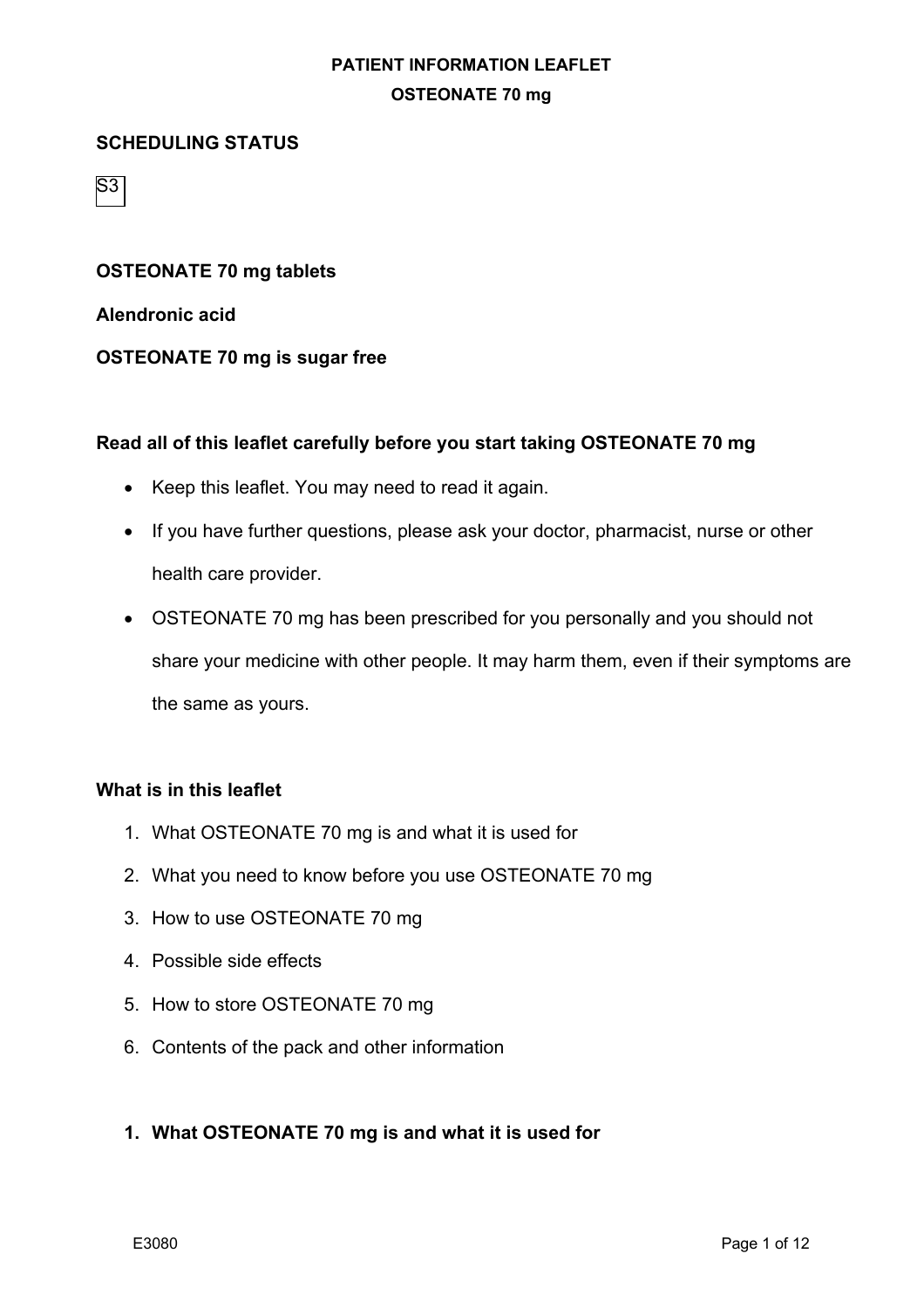The alendronate in OSTEONATE 70 mg is a member of a class of non-hormonal medicines known as bisphosphonates. It helps to rebuild bone and makes bone less likely to fracture.

OSTEONATE 70 mg is prescribed to treat osteoporosis (thinning of the bone) after menopause in women and also to treat osteoporosis in men. It also reduces the risk of spine and hip fractures.

## **2. What you need to know before you take OSTEONATE 70 mg**

### **Do not take OSTEONATE 70 mg:**

- if you are hypersensitive (allergic) to alendronate, or to any of the ingredients of OSTEONATE 70 mg
- if you have severe kidney disease
- if you are suffering from any medical problems, especially a history of oesophageal (food pipe) and digestive disorders
- if you are not able to stay in an upright position for at least 30 minutes after taking OSTEONATE 70 mg
- if you are a child or adolescent
- if you are pregnant or breastfeeding your baby
- if your doctor has told you that you currently have low levels of calcium in your blood.

### **Warnings and precautions**

### **Take special care with OSTEONATE 70 mg:**

• if you have poor dental health, gum disease, a planned dental extraction or you do not receive routine dental care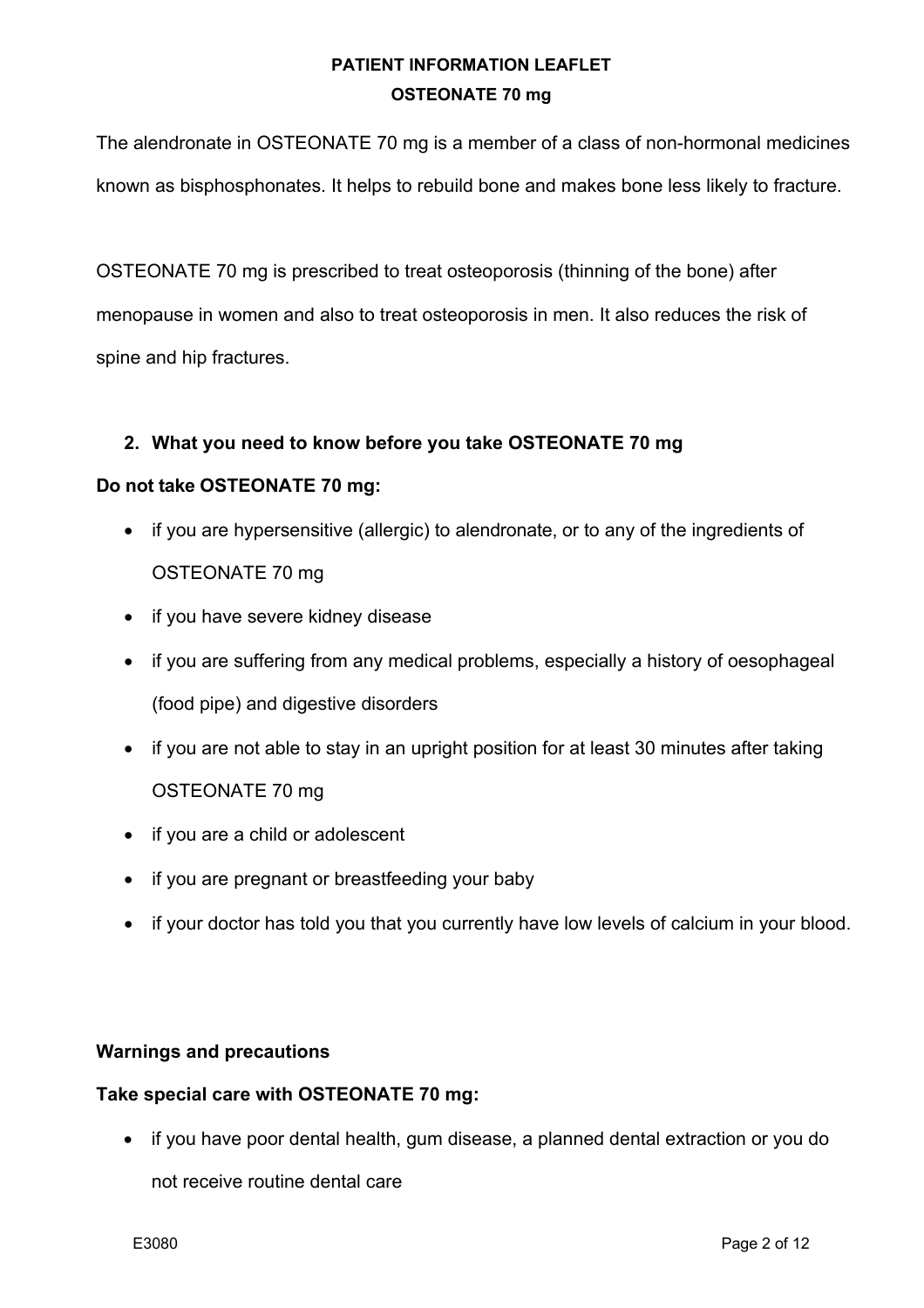- your doctor may require you to visit your dentist before starting treatment, especially if you have other medical conditions such as cancer, you are undergoing chemotherapy or radiotherapy, you are taking corticosteroids (such as prednisone or dexamethasone), you are or have been a smoker
- you should avoid dental procedures or surgery while taking OSTEONATE 70 mg
- if you develop chronic ear pain or ear infections
- if you have, or have recently had, any swallowing or digestive problems, your doctor has told you that you have Barrett's oesophagus (a condition associated with changes in the cells that line the lower oesophagus), or you have recently had surgery on the gastro-intestinal tract
- stop taking OSTEONATE 70 mg tablets immediately and consult your doctor if you develop the following symptoms of throat disease:
	- $\circ$  difficulty or pain swallowing
	- o chest pain or new or worsening heartburn
- the risk of developing the above side effects can be reduced if you swallow OSTEONATE 70 mg with a full glass of water and/or if you do not lie down for at least 30 minutes. These side effects may worsen if you continue to take OSTEONATE 70 mg after developing these symptoms. Do not suck or chew the tablet as it may cause burning in the mouth and throat
- if you have been told by your doctor that you have low blood calcium or a vitamin D deficiency
- if you experience bone, joint or muscle pain whilst taking OSTEONATE 70 mg
- you have been told you have trouble absorbing minerals in your stomach or intestines (malabsorption syndrome)
- if you experience thigh, hip or groin pain (an indication of possible bone fracture)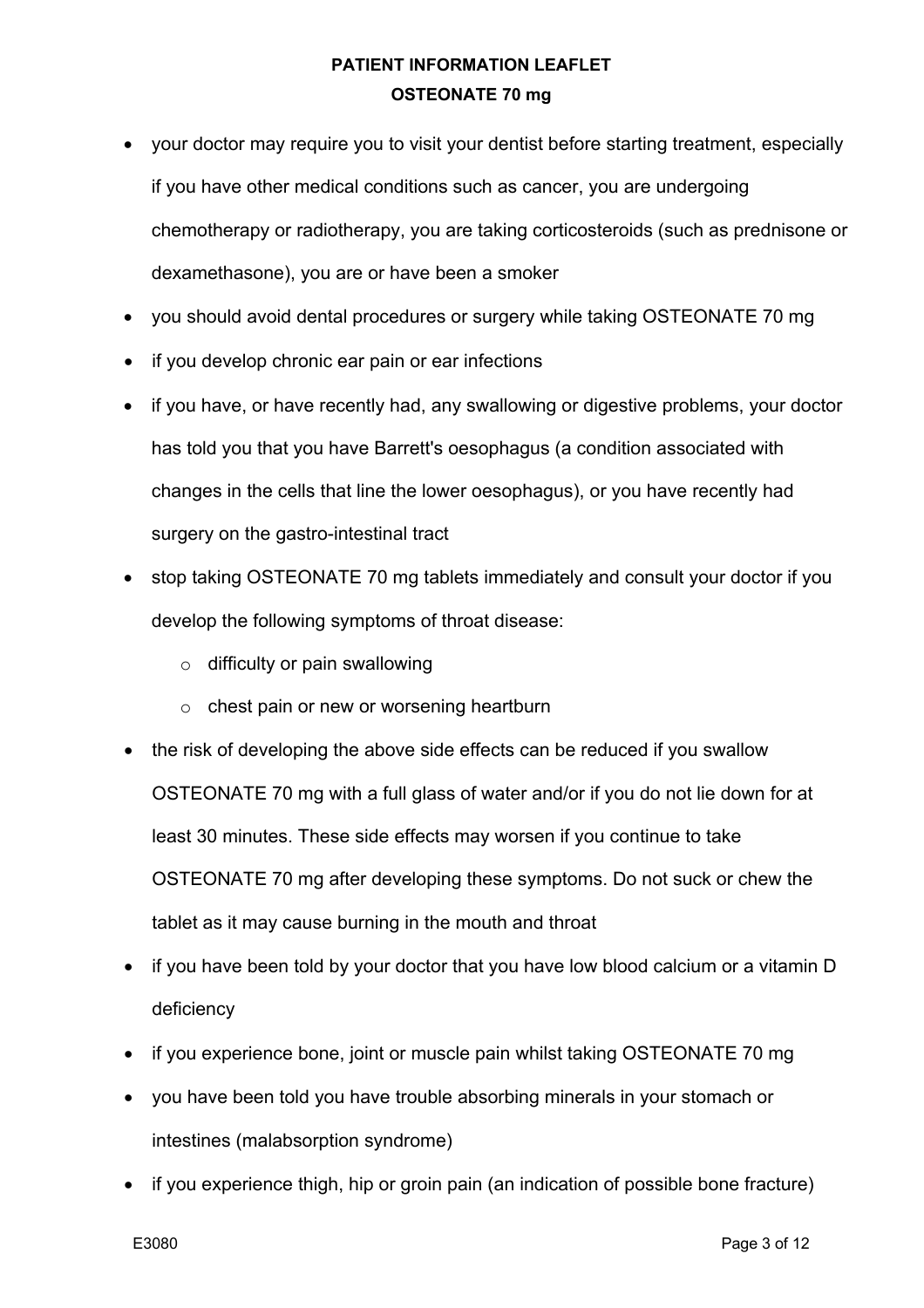• if you suffer from kidney disease as you should not take OSTEONATE 70 mg (see Do not take OSTEONATE 70 mg).

### **Other medicines and OSTEONATE 70 mg**

Always tell your health care provider if you are taking any other medicine. (This includes complementary or traditional medicines.)

- Do not take any mineral supplements or antacids, containing aluminium, magnesium, iron or calcium with OSTEONATE 70 mg as it will decrease the absorption of the OSTEONATE 70 mg in the stomach. Make sure that your daily multivitamin supplement does not contain calcium, aluminium, magnesium or iron
- if you are taking a class of antibiotics called aminoglycosides
- certain medicines called non-steroidal anti-inflammatory drugs (NSAIDs), such as ibuprofen, may interfere with how OSTEONATE 70 mg works and cause digestive problems. Caution should therefore be exercised if you take OTEONATE 70 mg and NSAIDs at the same time.

### **OSTEONATE 70 mg with food and drink**

It is important to take OSTEONATE 70 mg with a full glass of water only (not mineral water) in the morning at least 30 minutes before taking any other food, beverages or any other medicines.

It is likely that food and beverages (including mineral water and milk) will make OSTEONATE 70 mg less effective if taken at the same time.

### **Pregnancy, breastfeeding and fertility**

If you are pregnant or breastfeeding, think you may be pregnant or are planning to have a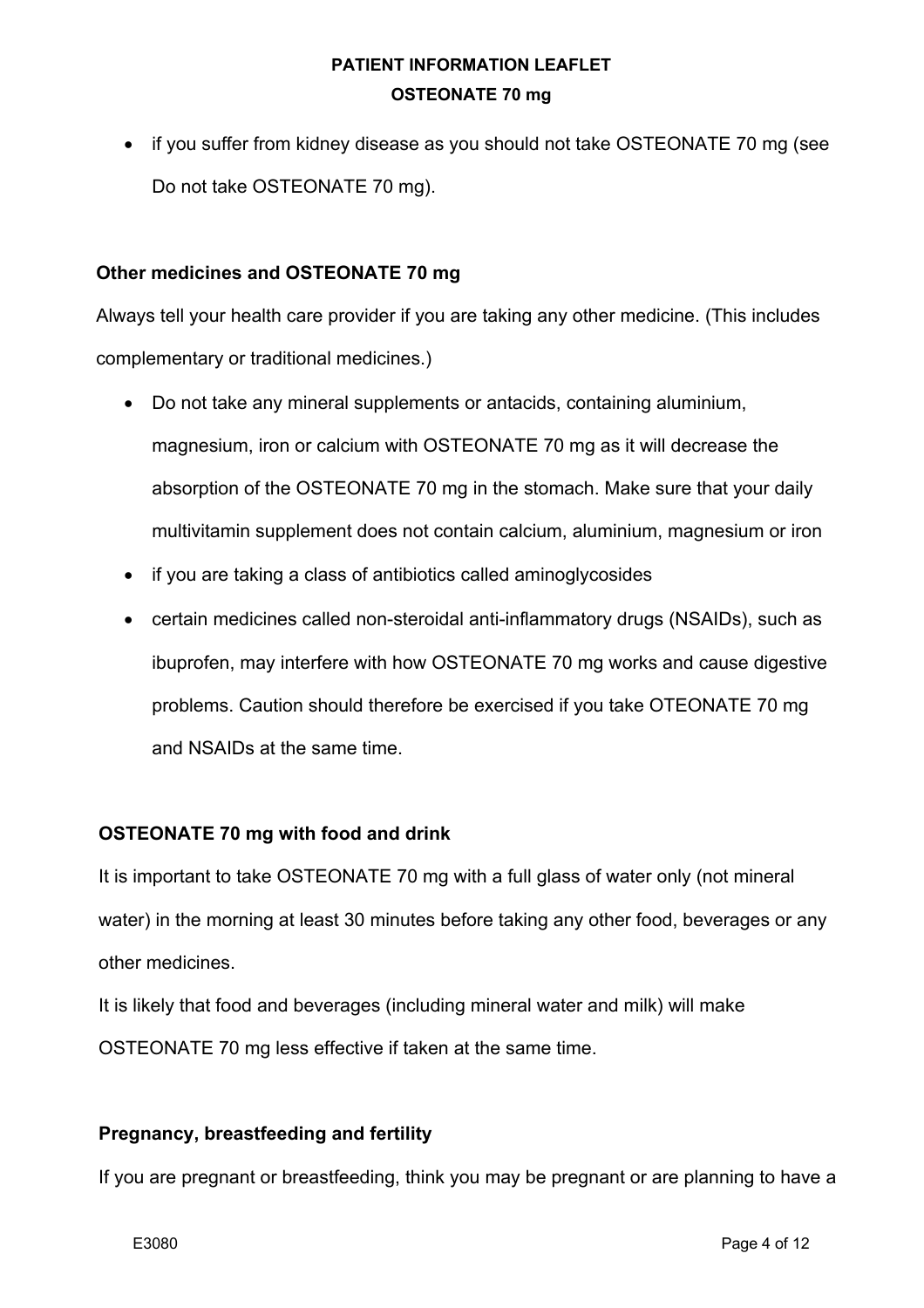baby, please consult your doctor, pharmacist or other health care provider for advice before taking OSTEONATE 70 mg.

Do not use OSTEONATE 70 mg in pregnancy.

Do not use OSTEONATE 70 mg during breastfeeding as it enters breast milk.

## **Driving and using machines**

OSTEONATE 70 mg has no or negligible direct influence on the ability to drive and use machines.

However, certain side effects (for example blurred vision, dizziness and severe bone muscle or joint pain) have been reported while taking OSTEONATE 70 mg. It is not always possible to predict to what extent OSTEONATE 70 mg may interfere with the daily activities of a patient. Patients should ensure that they do not engage in the above activities until they are aware of the measure to which OSTEONATE 70 mg affects them.

## **3. How to take OSTEONATE 70 mg**

Do not share medicines prescribed for you with any other person. Always use OSTEONATE 70 mg exactly as your doctor has told you. You should check with your doctor or pharmacist if you are not sure.

### **Adults:**

The usual dose is one OSTEONATE 70 mg tablet taken once a week.

Follow these instructions carefully to ensure you benefit from OSTEONATE 70 mg:

• Choose one day of the week to take your tablet. Every week, take one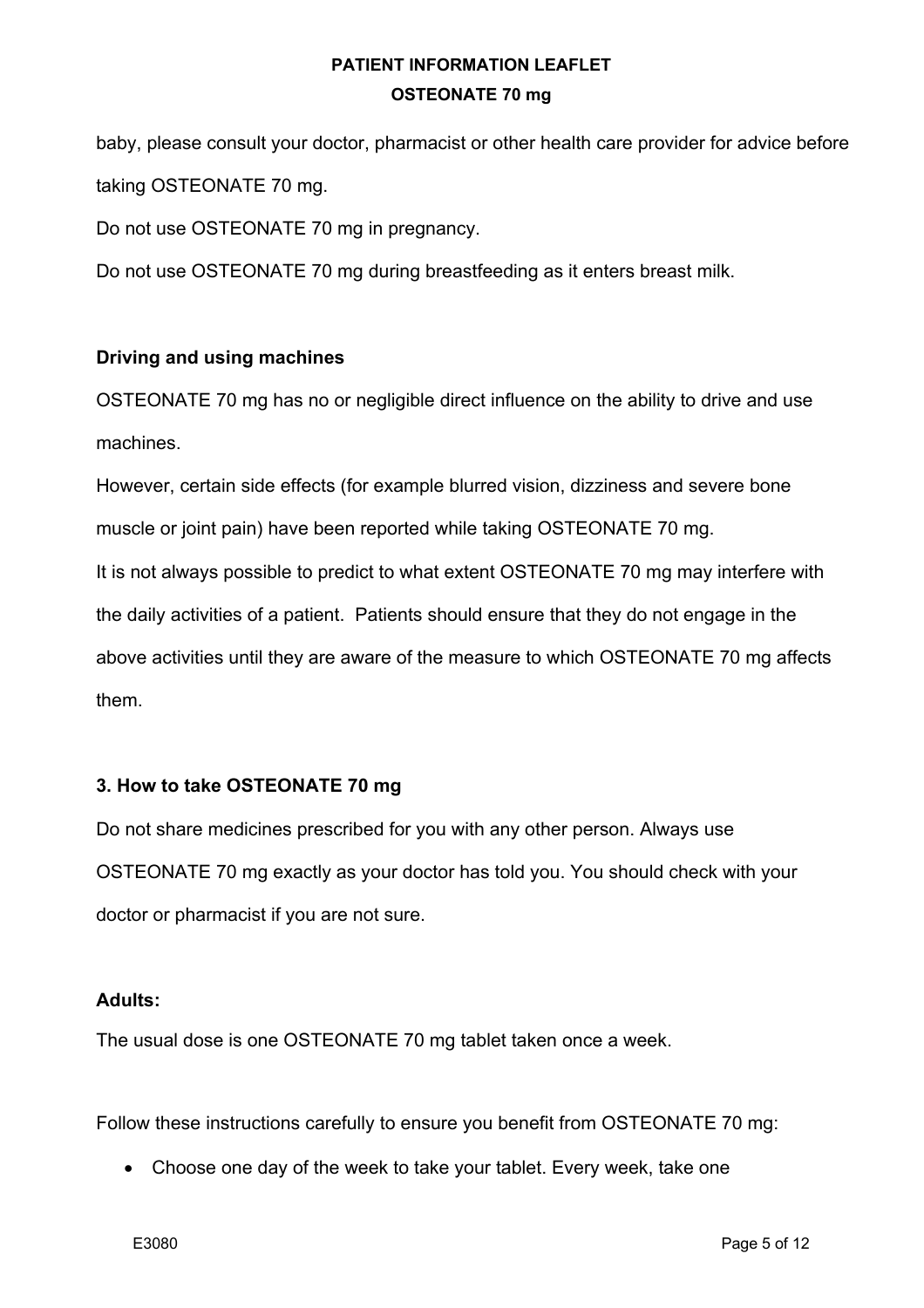OSTEONATE 70 mg tablet on that day.

- OSTEONATE 70 mg should be swallowed with a full glass of plain water on an empty stomach. Do not take OSTEONATE 70 mg with bottled water, tea, coffee, milk or juice.
- To help OSTEONATE 70 mg reach your stomach quickly and to reduce the chance of irritation when swallowing, OSTEONATE 70 mg must be taken at least 30 minutes before any food, beverage or any other medication.
- Swallow the tablet whole. Do not suck or chew the tablet.
- Do not take any milk, antacid or aluminium-, magnesium-, iron- or calcium products with OSTEONATE 70 mg as it will decrease the absorption of the OSTEONATE 70 mg in the stomach.
- Do not lie down for at least 30 minutes after you have taken OSTEONATE 70 mg and do not lie down until you have eaten.
- Do not take OSTEONATE 70 mg at bedtime or before getting up in the morning.

It is important to follow the above instructions to reduce the risk of side effects related to the oesophagus (food pipe) e.g., irritation, inflammation or ulceration.

Your doctor may tell you to take calcium and/or vitamin D supplements whilst you are taking OSTEONATE 70 mg.

### **Children:**

The safety and effectiveness of OSTEONATE 70 mg in children have not been established. Your doctor will tell you how long your treatment with OSTEONATE 70 mg will last. Do not stop treatment early. If you have the impression that the effect of OSTEONATE 70 mg is too strong or too weak, tell your doctor or pharmacist.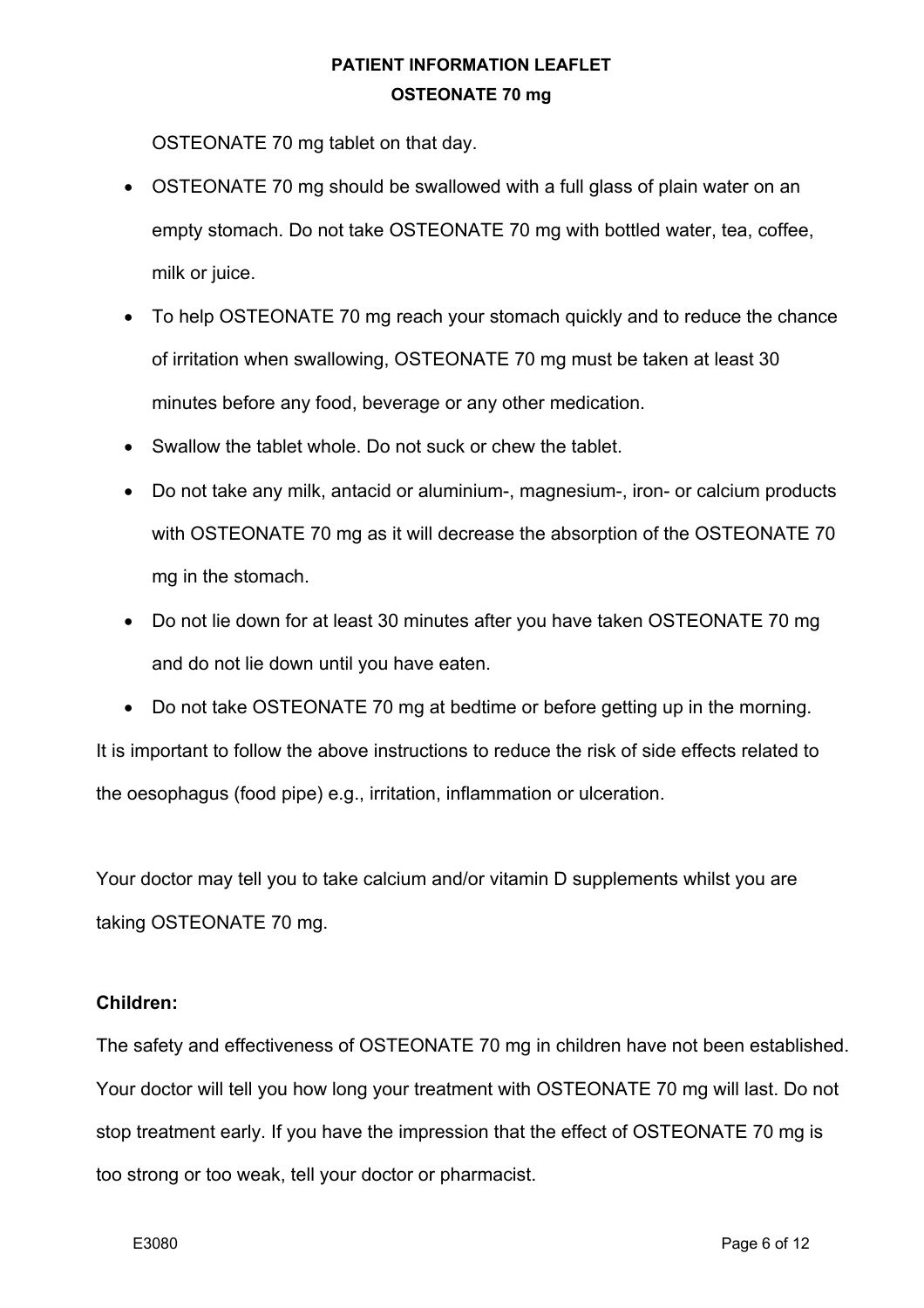## **If you take more OSTEONATE 70 mg than you should**

In the event of overdosage, consult your doctor or pharmacist. If neither is available, contact the nearest hospital or poison control centre.

Symptoms of overdose may include:

• upset stomach, heartburn, throat or digestive problems, ulcers

Taking milk or antacids may help relieve the symptoms.

Do not make yourself vomit, as it may cause irritation or pain on the oesophagus (food pipe).

## **If you forget to take OSTEONATE 70 mg**

If you forget to take OSTEONATE 70 mg, take the missed dose on the morning after you remember. Do not take two tablets on the same day. You should then return to taking one tablet once a week on the same day as originally scheduled.

### **If you stop taking OSTEONATE 70 mg**

It is important that you take OSTEONATE 70 mg for as long as your doctor prescribes the medicine. Since it is not known how long you should take OSTEONATE 70 mg, you should discuss the need to stay on this medicine with your doctor periodically to determine if OSTEONATE 70 mg is still right for you.

### **4. Possible side effects**

OSTEONATE 70 mg can have side effects.

Not all side effects reported for OSTEONATE 70 mg are included in this leaflet. Should your general health worsen, or if you experience any untoward effects while using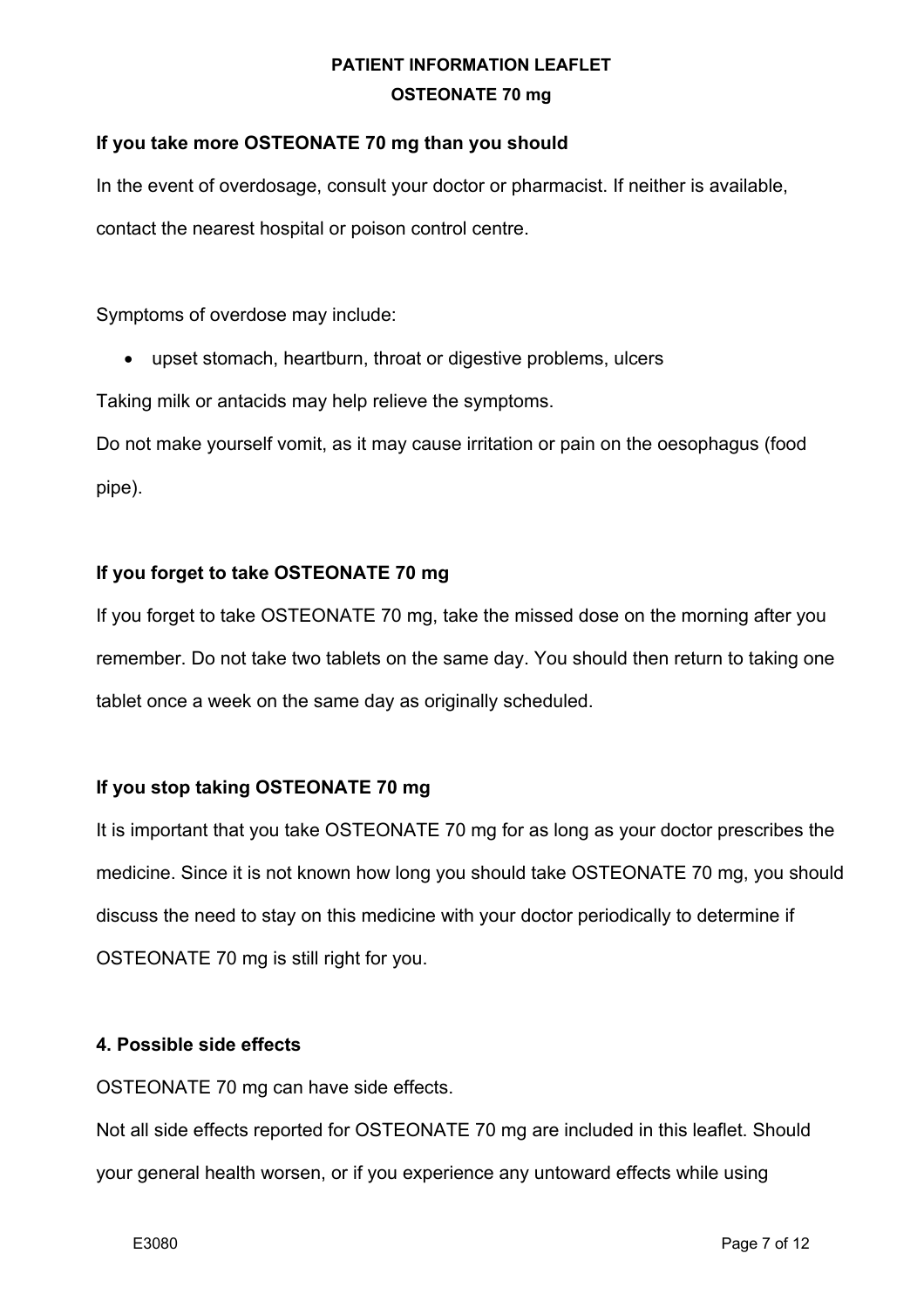OSTEONATE 70 mg, please consult your health care provider for advice.

If any of the following happens, stop using OSTEONATE 70 mg and tell your doctor immediately or go to the casualty department at your nearest hospital:

- swelling of the hands, feet, ankles, face, lips, mouth or throat, which may cause difficulty in swallowing or breathing
- rash or itching
- fainting.

These are all very serious side effects. If you have them, you may have had a serious allergic reaction to OSTEONATE 70 mg. You may need urgent medical attention or hospitalisation.

Tell your doctor immediately or go to the casualty department at your nearest hospital if you notice any of the following:

- heartburn; difficulty swallowing; pain upon swallowing; ulceration of the gullet (oesophagus – the tube that connects your mouth with your stomach) which can cause chest pain, heartburn or difficulty or pain upon swallowing
- Toxic epidermal necrolysis (TEN) (a life-threatening skin disorder with symptoms such as a painful red area that spreads quickly, skin peeling without blisters, raw areas of skin) or Stevens-Johnson syndrome (a life-threatening skin disorder with symptoms such as a red-purplish rash and blisters)
- pain in the mouth, and/or jaw, swelling or sores inside the mouth, numbness or a feeling of heaviness in the jaw, or loosening of a tooth. These could be signs of bone damage in the jaw (osteonecrosis) generally associated with delayed healing and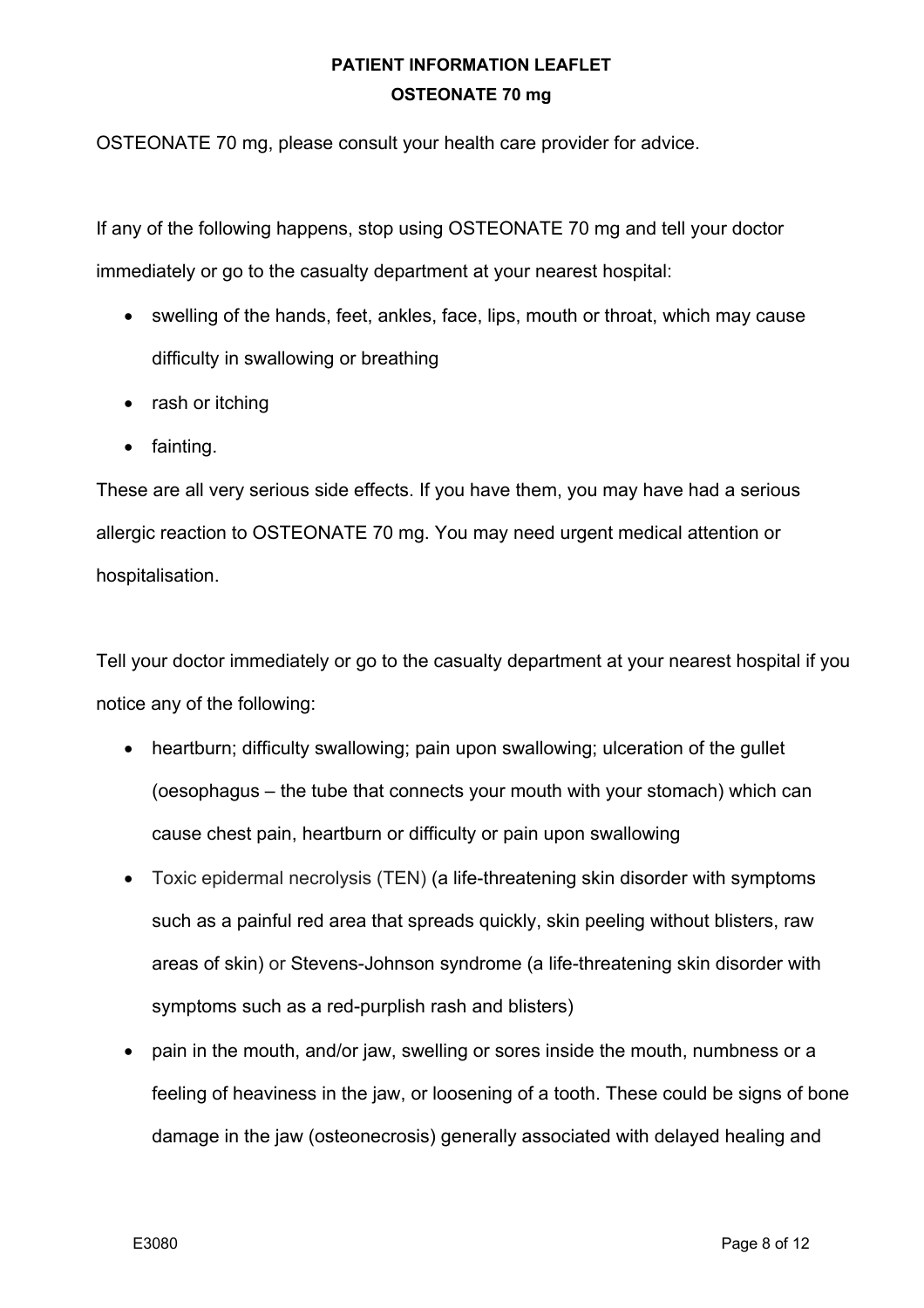infection, often following tooth extraction. Contact your doctor and dentist if you experience such symptoms

- unusual fracture of the thigh bone particularly in patients on long-term treatment for osteoporosis may occur rarely. Contact your doctor if you experience pain, weakness or discomfort in your thigh, hip or groin as this may be an early indication of a possible fracture of the thigh bone
- bone, muscle and/or joint pain which is sometimes severe.

These are all serious side effects. You may need urgent medical attention.

Tell your doctor if you notice any of the following:

Frequent side effects:

- headache
- abdominal pain, indigestion, bloated or swollen stomach, constipation, diarrhoea, wind, acid regurgitation from the stomach,
- skin rash or redness
- muscle cramp.

Less frequent side effects:

- vertigo (the feeling of moving or spinning while you aren't moving)
- nausea, gastritis, vomiting, black or tar-like stools
- joint swelling
- temporary flu-like symptoms (muscle/joint pain, generally feeling unwell and in rare cases fever) usually at the start of treatment

The following side effects have been reported but the frequency for them to occur is not known: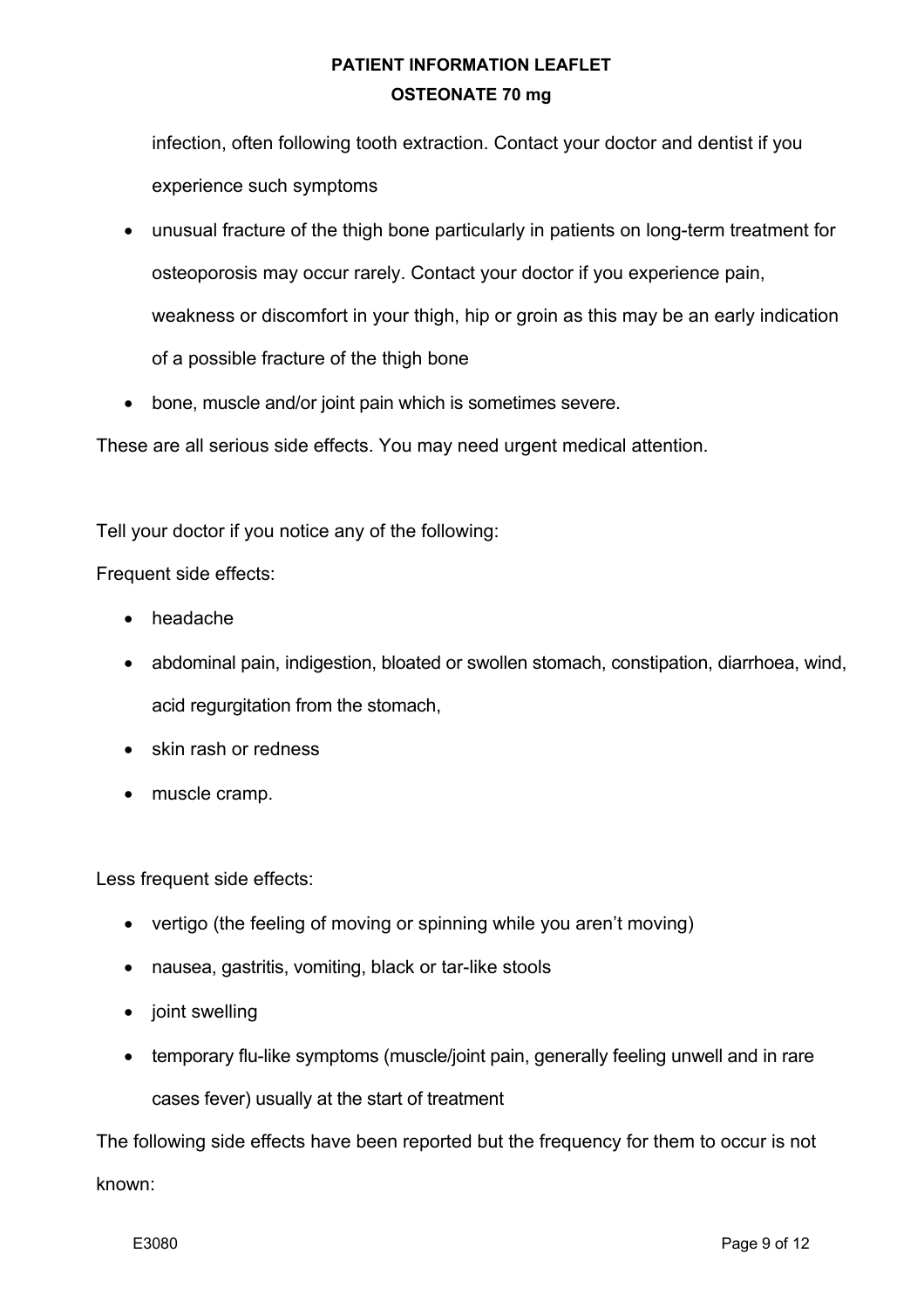- symptoms of low blood calcium levels including muscle cramps or spasms and/or tingling sensation in the fingers or around the mouth
- changes in your sense of taste, dizziness
- inflammation of the eye, redness or pain of the eye, abnormal or blurred vision
- ear pain, discharge from the ear, ear infections
- hair loss, itching of the skin.

If you notice any side effects not mentioned in this leaflet, please inform your doctor or pharmacist.

## **Reporting of side effects**

If you get side effects, talk to your doctor or pharmacist. This includes any possible side effects not listed in this leaflet. You can also report side effects to SAHPRA via the "**6.04** 

**Adverse Drug Reaction Reporting Form**", found online under SAHPRA's publications: https://www.sahpra.org.za/Publications/Index/8. By reporting side effects, you can help provide more information on the safety of OSTEONATE 70 mg.

## **5. How to store OSTEONATE 70 mg**

Store all medicines out of reach of children.

Store at or below 25 °C

Protect from moisture and direct light.

Keep blisters in outer carton until required for use.

Do not use after the expiry date stated on the carton. Return all unused medicine to your pharmacist.

Do not dispose of unused medicine in drains or sewerage systems (e.g. toilets).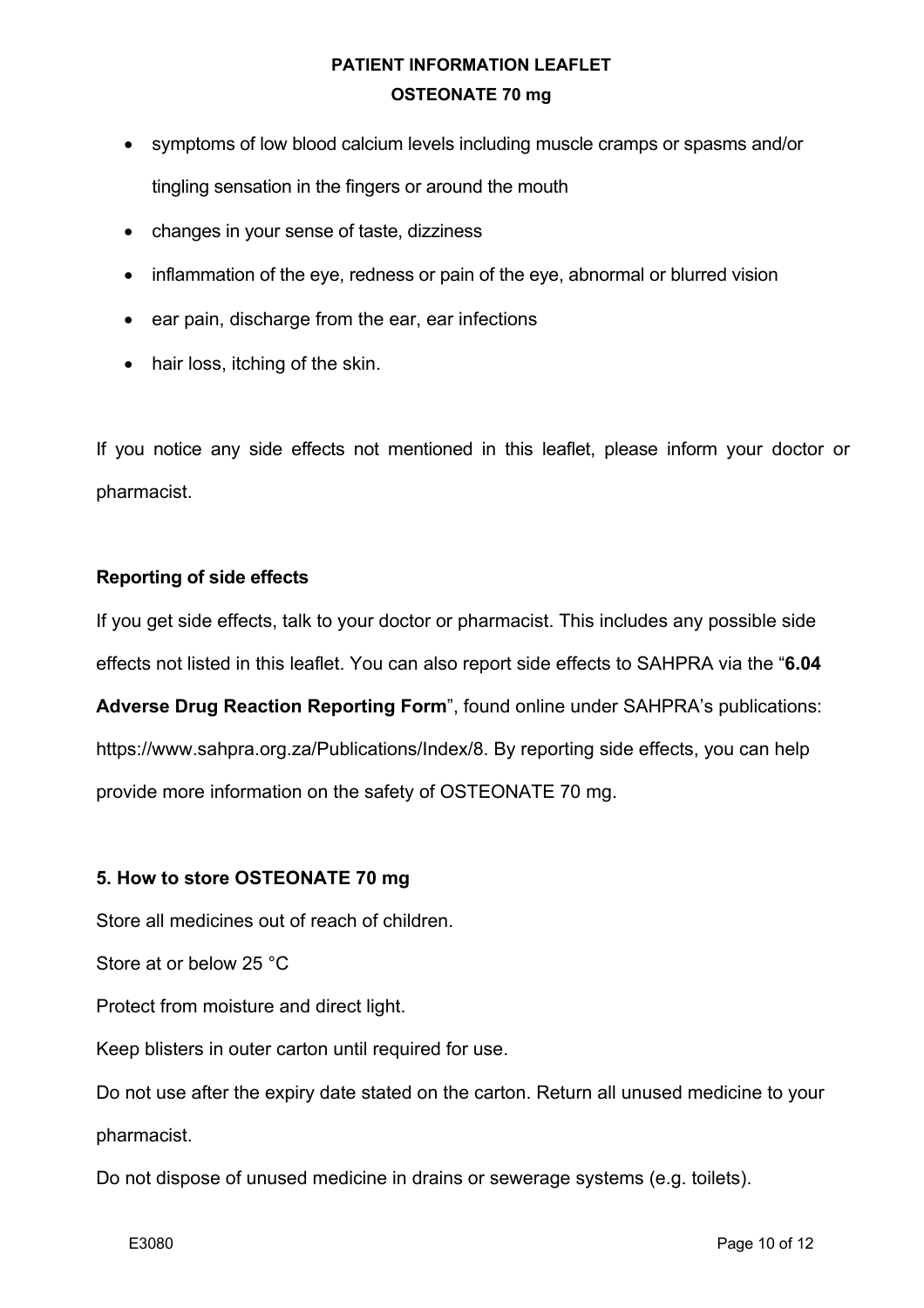## **6. Contents of the pack and other information**

## **What OSTEONATE 70 mg contains**

Each OSTEONATE 70 mg tablet contains sodium alendronate trihydrate, equivalent to 70 mg alendronic acid.

## **The other ingredients are:**

Crospovidone, magnesium stearate and microcrystalline cellulose.

## **What OSTEONATE 70 mg looks like and contents of the pack**

OSTEONATE 70 mg are white, oval, flat tablets, with dimensions 14 x 8 mm, and marked on one face with "70".

OSTEONATE 70 mg tablets are available PVC/PVDC in an aluminium blister pack

containing 4 tablets in an outer carton.

Holder of Certificate of Registration

## **PHARMA DYNAMICS (PTY) LTD**

1<sup>st</sup> Floor, Grapevine House, Steenberg Office Park

Silverwood Close

Westlake, Cape Town

7945, South Africa

Tel.: +27 21 707 7000

www.pharmadynamics.co.za

### **This leaflet was last revised in**

December 2020